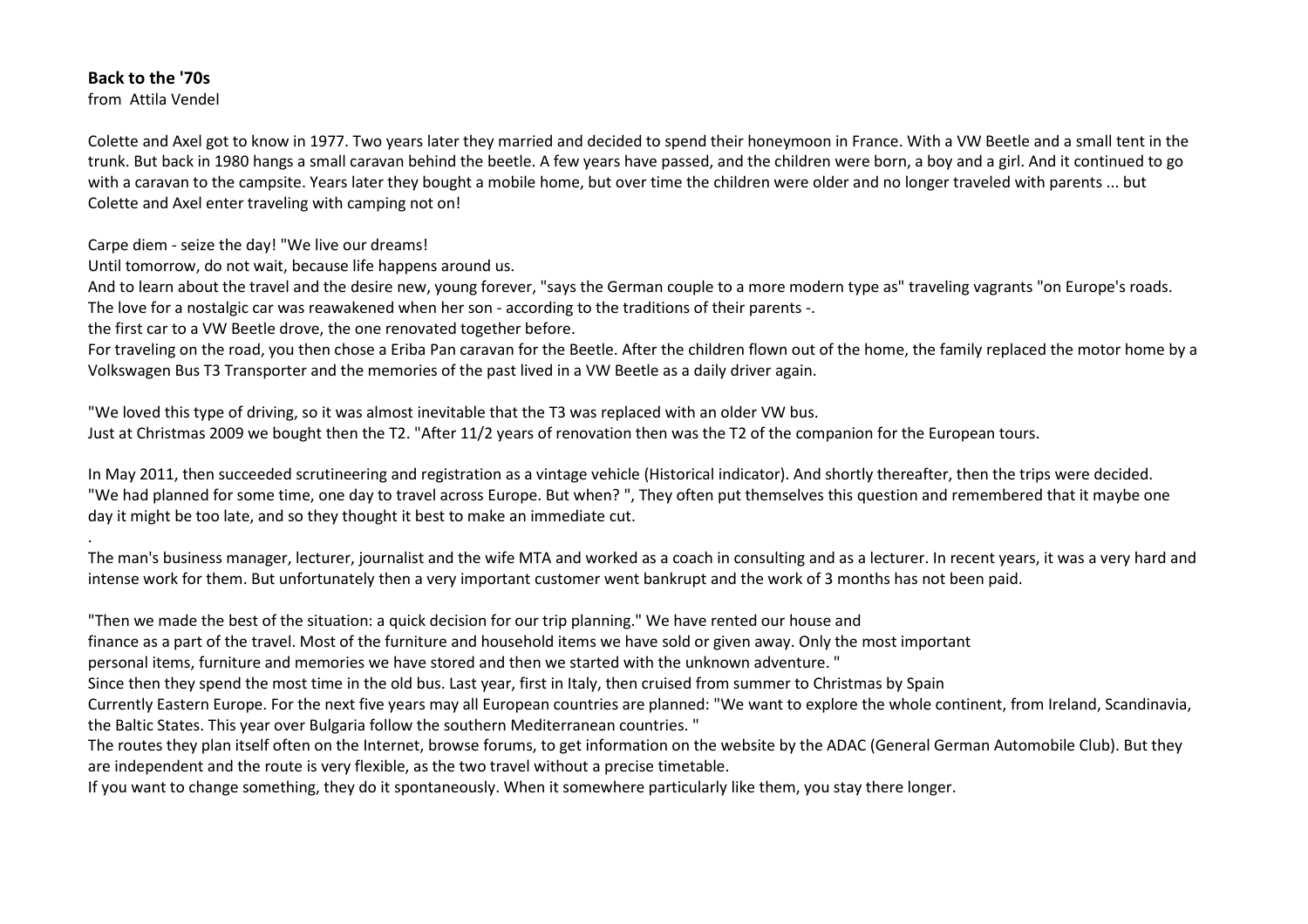Now, in 2014, the couple is on of the largest and longest trip of a lifetime.

Facts. Starting from the source of the Danube (Black Forest, Germany) to the Danube Delta and the Black Sea. Originally they wanted to Odessa and the Crimea and then Kiev and Poland back home. But because of the current situation in Ukraine, this plan was abandoned. So they want from Constanta (Constance) n the south continues to Bulgaria, then to Sofia, and then further south to Greece. From Thessaloniki, I will return to the west, in the south of Albania, then across the Adriatic Sea, with a ferry to Italy.

"We expect that we are about mid-November 2014 in Germany again. Thus, the road will be the home for 7 months. But before Christmas, we want to go again:

Through France and Spain to Morocco. Christmas they want to meet on the Iberian peninsula with their children.

"We see our trips as a great adventure, to which we must get involved and especially must." And Colette adds: "If you can not live a very cramped space and laughing, you should just take it to stay. Our Europe travel is the way, under the motto: "On the limits of the stars". Who the European flag look at who knows what is meant - the stars of the EU flag. "Where the flag of the gold of the stars and the blue of the sky and the sea, freedom must be the highest good" (author unknown). We freedom is the most important in Europe. For freedom also includes: Travel without limits! But freedom comes responsibility: consideration of different customs and cultures, Openness and friendliness of the people you meet. Gratitude for all new and beautiful. "

"Of course you also have bad experiences: our bus was broken into 3 times already. 2 times in Spain and now here in Budapest.

Our new really good alarm system but has been worth it: the perpetrators have fled.

Unfortunately, the door lock was brutally destroyed. Well: so but again we have nice people in Budapest gotten to know, Miklos Szabo (Szabo & Szabo Beetle workshop) gave up his closing time to us to repair the castle and at the neighbors Andrea Gergely + W. We were right on the parking lot stay. "

Incidentally, without Gyula F. we would not know to whom we should contact us with our car problem. And we have not seen a nice evening with an overnight stay and delicious breakfast on Lake Balaton in Gyula and Zultan. Gyula we had learned by chance know when refueling at a gas station.

More than three weeks we spent in the beautiful country of Hungary. We met a lot of very helpful, spontaneous and friendly people. These days we also witnessed an example of helpfulness in Pécs. A car (in the mother and son traveled) was stopped in traffic. The son got out and began to push the car. Immediately there was a man next to him to help, and in the time that we needed to get to the other side of the road two young man already ran quite naturally to the car back and helped push ..

I think in Germany also determined someone would have helped, but probably not as quickly. Often one must unfortunately ask only for help in Germany.

In terms of food, we are very easy to knit as a camper. But we must particularly praise the really good ice, the Wiener Schnitzel and the Hungarian "Spätzle" (noodles) and of course the goulash soup.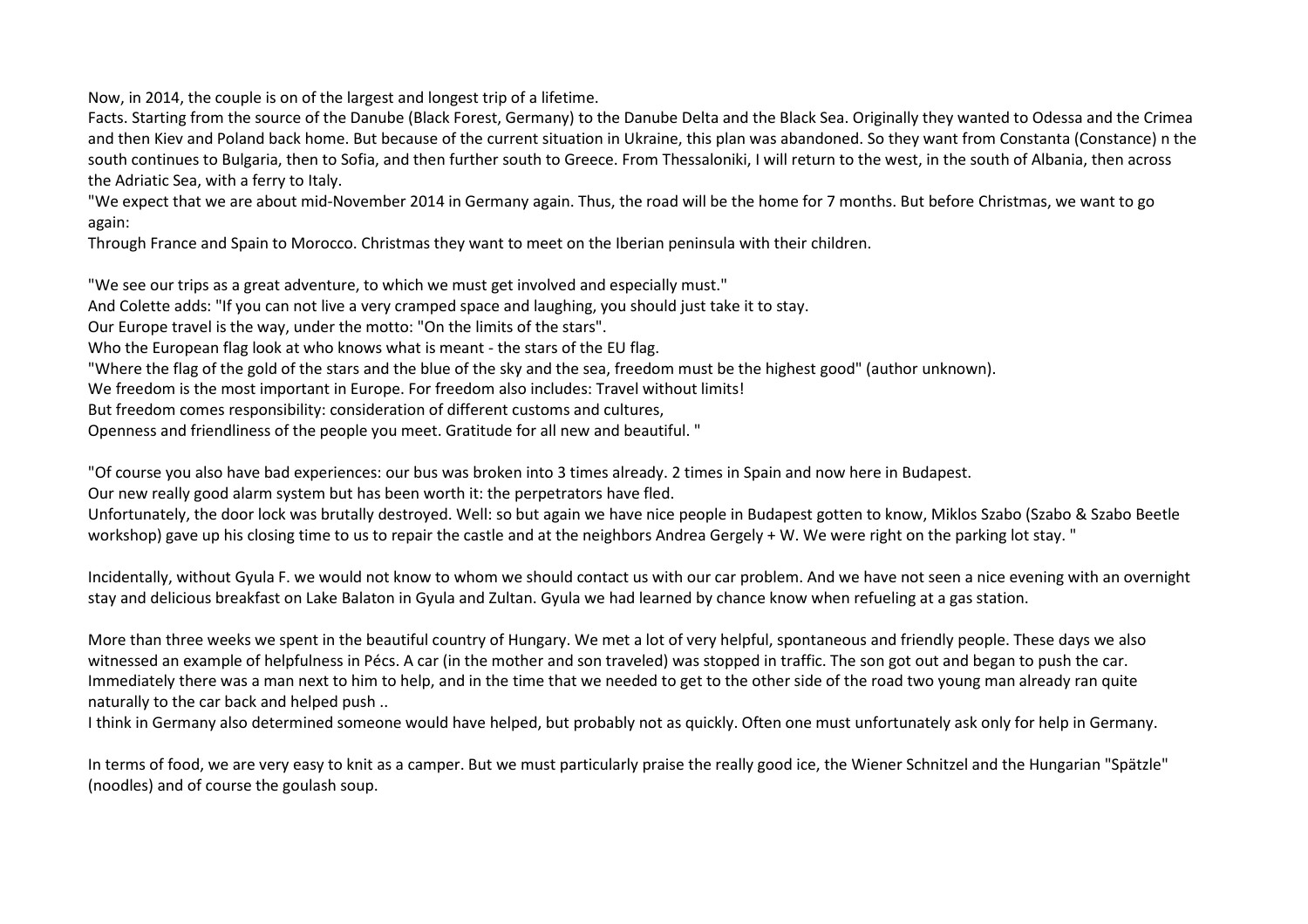On their way, they are often only able to cook simple meals on the bus or there are ready-made meals. . At the Hungarian cuisine tells them to, especially theice that good schnitzel meat, the Hungarian "Spätzle" noodles and of course the goulash soup.

And what did you like in addition best in our country? Colette begins specify:

Now: Budapest is surely the pearl of Hungary. We already knew the capital of a meeting (as we had traveled by plane.) Fisherman's Bastion, Castle, Parliament, drawbridge, therm, Railway Museum ....

The many tourist sites we had of course visited all. And in Budapest, we were here for the second time: one of the most beautiful cities in Europe. Nevertheless. You learn again new corners know. We were particularly impressed the monument "The Shoes on the Danube". With great attention to detail built. It is thoughtful and is grateful that we may live in peace and freedom in a democratic Europe.

We loved the trip to the "" Sissi Castle "Kiraly Kastely after Gödöllői. And the Balaton has us very well fallen. We also have many thermal baths visited: Heviz, Zalakaros, Kaposvar and Harkany. The medicinal water is doing very well!

The journey of two Germans went on to the southern border, first to Croatia and further along the Danube via Osijek and Vukovar, then by Serbia towards "Iron Gate" and after Belgard where they wanted to participate in June at Käfertreffen. However, this was canceled at short notice due to the severe weather and flooding. Nevertheless, they have taken a few bugs and VW.Bus friends. Next we went to Romania: Timisoara, Sibiu, Arad, and then to the Alpine Transfogarascher high street.

To press and release date, the two are probably already in another country. Later, they might want to give lectures on the adventure once, and perhaps also publish a book about the journey "back to the 1970's". The story here you can pursue: http://europa-im-vw-bus.blogspot.de

captions:

324,000 km are on the odometer, of which they have traveled 61,000 kilometers by bus.

- 70 hp aircooled boxer engine with oil cooler.

Equipped with stove, sink, refrigerator, toilet and a Truma heater, tested at -17 degrees Celsius outside and inside 18 to 20 degrees Celsius as a pleasant climate to sleep at home.

The number plate ::